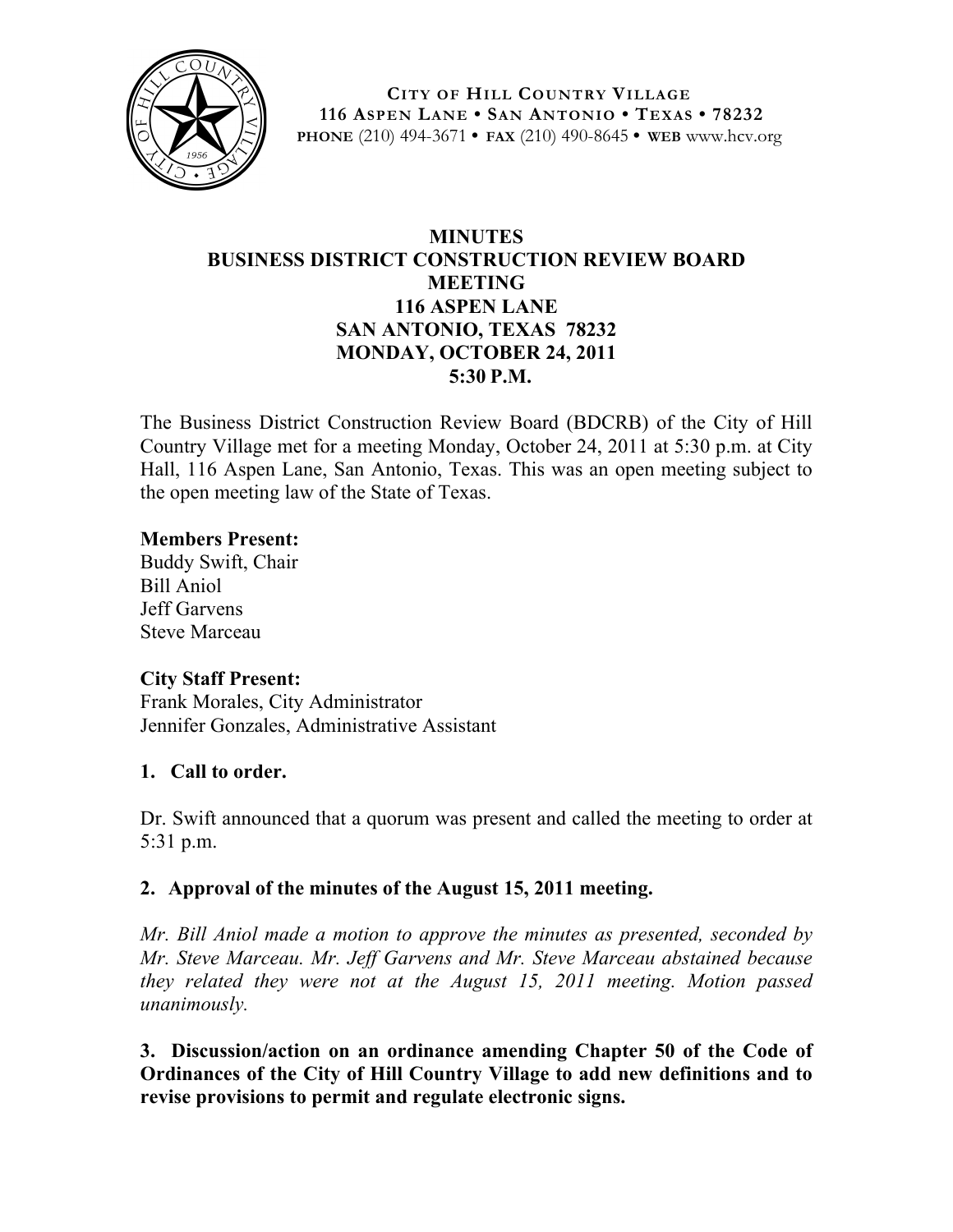*Dr. Swift and attending board members reviewed the draft ordinance that Mr. Marc Schnall, City Attorney had sent to them.*

*Dr. Swift commented that no scrolling messages shall be allowed on HCV electronic signs. He also said the AT&T sign on US 281 is bright and distracting to him. He told the board members to keep in mind that their mission was to come up with an electronic sign ordinance that was beneficial to the business world and that would protect the residents in HCV. Dr. Swift asked city staff to look into having a representative, possibly from the City of San Antonio at the next meeting that could some of their questions.* 

*Mr. Jeff Garvens told the board members that he thought that NITS and Foot candles mean the same thing. They are just measuring in different units. He suggested that they pick one. He also asked if anyone really knew what 0.3 foot candles meant. Mr. Garvens commented that item "d" which states "as measured from the nearest residential property line, the maximum light emanation from an adjacent additional sign display shall be 0.3 foot candles". on Page 4 was the most critical point. He also commented on the transition time, which he thought should read less than 2 seconds.*

*Mr. Bill Aniol commented the signs would be measured @ 150 feet since the majority of the signs on HCV are between 101-350 square feet. On his notes from previous meetings he said he had that the foot candles should be measured at 0.2 foot candles not 0.3 foot candles. The board later decided 0.3 foot candles measurement was taken from the City of San Antonio sign ordinance and it should stay the same way for HCV.*

*Mr. Steve Marceau commented that no scrolling message should be allowed because they are distracting.* 

*Dr. Swift and Mr. Garvens both related they did not believe the board was ready to vote on this ordinance. Dr. Swift recommended sending the ordinance back to Mr. Schnall so that he could look if over one more time.* 

*The board agreed to meet November 7, 2011 to finalize the ordinance.*

## **4. Adjourn.**

There being no further business to come before the BDCRB, the meeting was adjourned at 7:04 p.m.

Approved this 7th day of November, 2011